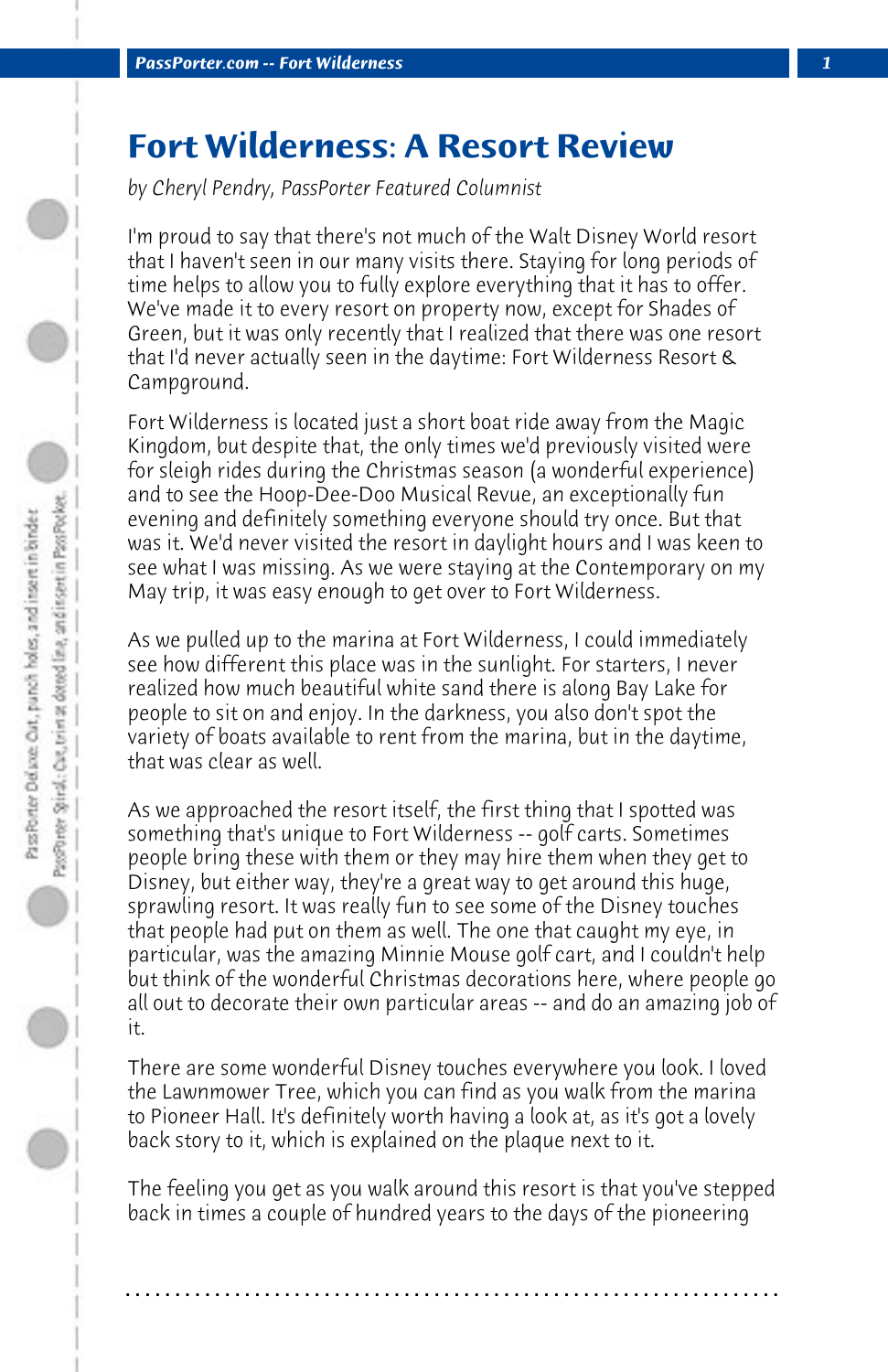west. A lot of that feeling is due to some wonderful Disney theming, with the occasional supply wagon to be seen and wooden buildings in the distance.

Some of those wooden buildings make up the heart of Fort Wilderness, including Pioneer Hall. It's the place to head to for entertainment, as it's the home of the Hoop-Dee-Doo Musical Revue, which performs three times a night, and it's also the place to go for food, as it's the location of both Crockett's Tavern, which serves snacks and drinks, and Trail's End Buffet. This buffet is regarded by many as one of the best values on Disney property, serving up a good buffet at a really reasonable price.

Nearby, one of the other buildings is home to the Settlement Trading Post, which sells a wide variety of items, including basic groceries and some completely unique souvenirs that we saw only at Fort Wilderness during our stay. It's a cavernous place with a really high roof and it's worth looking up to see the theming that's gone in here.

Somewhere else well worth exploring is the Tri-Circle D Ranch and I'd just never realized that it was almost next door to Pioneer Hall, as of course you can't see it in the dark! Its home to a range of horses and you can book guided horseback rides here. It's not something I'm ever likely to try, never having been on a horse in my life before, but it was very calming to stand there watching the horses, and we attracted quite a bit of attention from them as they came over to explore whether we had any food on us. They were obviously all very friendly and pleasant animals.

All too soon, we had to head back to the Contemporary, but coming to Fort Wilderness had been a very pleasant change. It's an exceptionally relaxing resort and here, you can easily imagine you're a million miles away from the hustle and bustle of the theme parks.

If you want to stay at Fort Wilderness, there are two main options - either the campsites or the Wilderness Cabins. It's the only pet-friendly resort on Walt Disney World property and I'm also aware from our previous sleigh rides here that some people locate down here for the winter months, usually from the colder northern states. Having experienced this place, I can fully understand why they do that.

Fort Wilderness is one of those places that you can escape from everything and I'm looking forward to escaping over there again on our next trip to try out the new Segway tour that's offered here. But that's another story for another day...

*About The Author: Cheryl and husband Mark live in England and love to*

**. . . . . . . . . . . . . . . . . . . . . . . . . . . . . . . . . . . . . . . . . . . . . . . . . . . . . . . . . . . . . . . . . .**